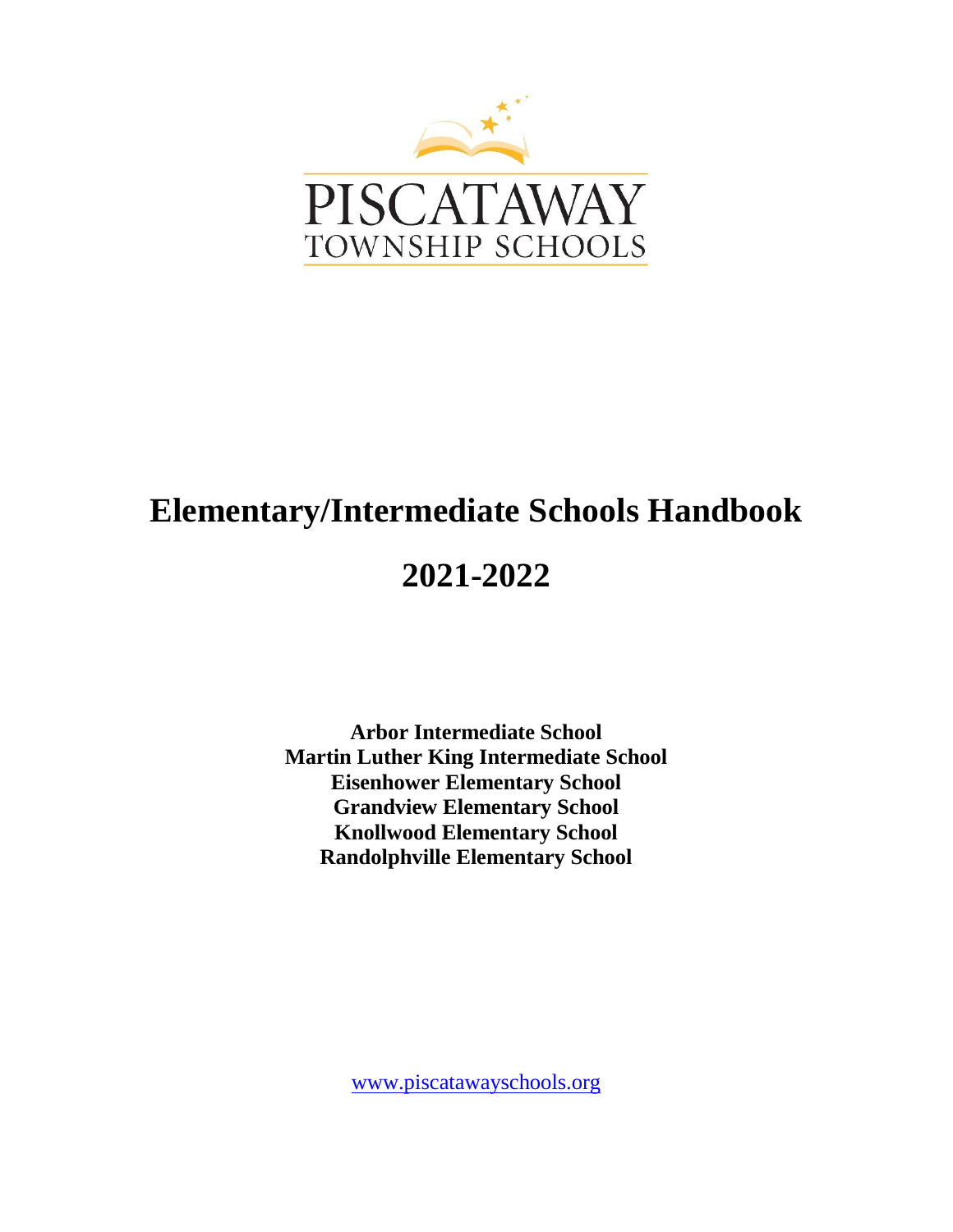#### **Piscataway Township Schools 1515 Stelton Road, Piscataway, NJ 08854 (732) 572-2289**

#### **Central Administration**

**Superintendent Dr. Frank Ranelli School Business Administrator David Oliveira Assistant Superintendent Dr. William Baskerville Director of Administrative Services Colleen Pongratz Director of Human Resources Catherine Sousa Director of Pupil Services Director of Pupil Services Deidre Ortiz Director of Diversity, Equity, & Inclusion by Dr. C. Alex Gray** 

#### **Key Phone Numbers**

**Enrollment Center 732-572-2289 x2528 Food Services 732-981-0700 x2289 Transportation 732-572-2289 x2472**

**Elementary Schools**

**Arbor Intermediate School Knollwood Elementary School 1717 Lester Place 333 Willow Avenue 732-752-8652 732-885-1528 Heather O'Donnell, Principal Brian Voigt, Principal**

**360 Stelton Road 5205 Ludlow Street 732-752-1801 732-699-1563**

**130 N. Randolphville Road One Suttie Avenue 732-752-2501 732-699-1573 Neel Desai, Principal Dr. Avi Slivko, Principal**

**Eisenhower Elementary School Martin L. King Intermediate School Dr. Laura Heimlich, Principal Rodney Point-Du-Jour, Principal**

**Grandview Elementary School Randolphville Elementary School**

#### **Piscataway Township Board of Education**

**Shelia Hobson, President Nitang Patel, Vice President Shantell Cherry Jeffery Fields, Sr. Ralph Johnson Kimberly Lane Calvin Laughlin Zoe Scotto Brenda Smith**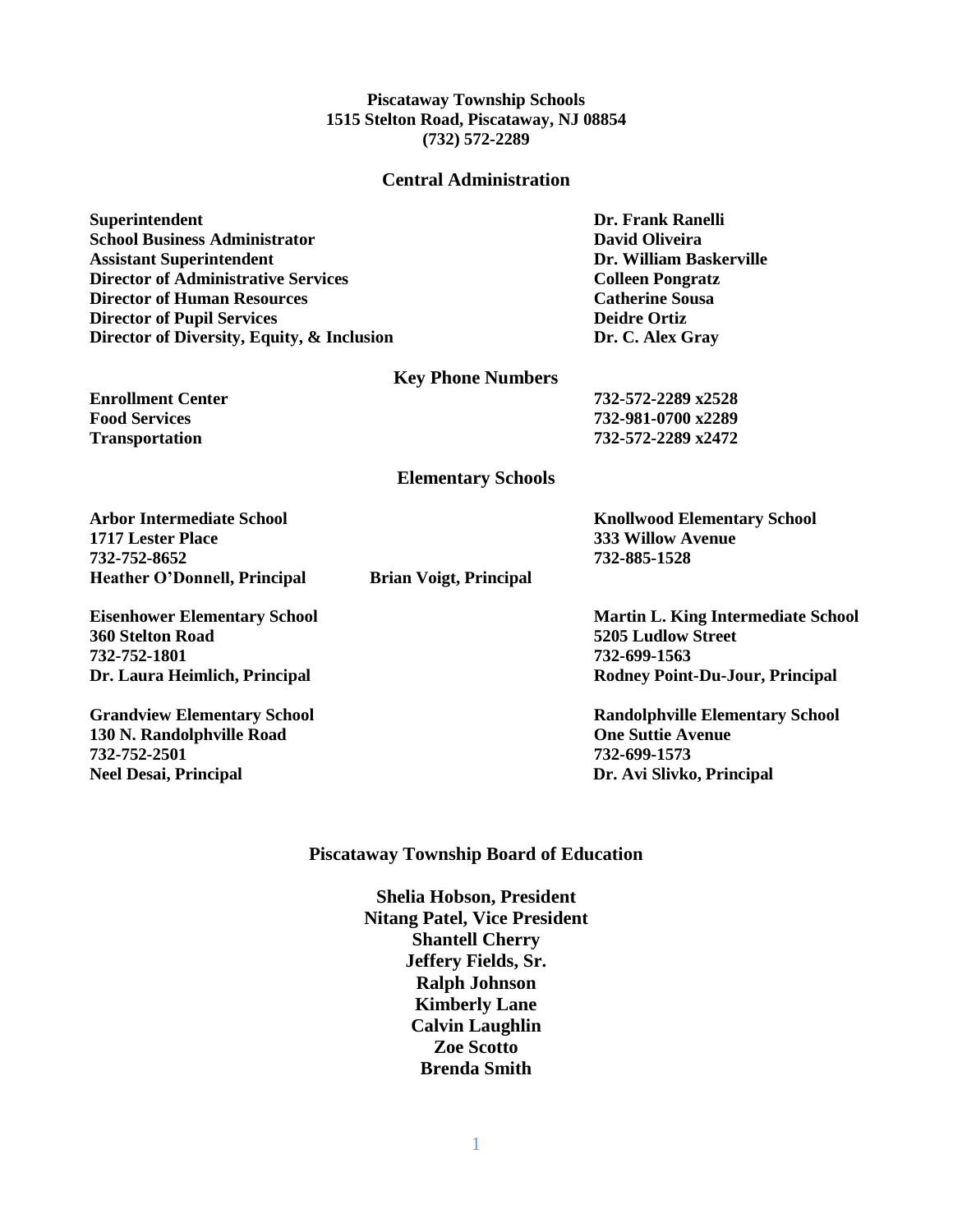## MISSION STATEMENT

It is our goal to provide a safe and nurturing environment that continually affirms the worth and diversity of all students. Piscataway is a place where everyone is respected, supported and has a sense of belonging. We know that all students and staff can learn and highly qualified work is expected from all. In partnership, parents, staff and students, as a team, are responsible for successful academic, social and emotional learning outcomes.

Members of the school community work together to ensure all students reach their potential and utilize the unique skills and talents each child possesses to make a positive contribution to society. We are proud of who we are and all that we have to offer. We know and value the life long process of learning.

- **P** ositive attitudes toward school.
- **A** ttend as many school activities as possible.
- **R** espect your child's opinion.
- **E** ncourage your children to take responsibility for their own lives.
- **N** urture the school/home partnership.
- **T** ake the time to talk to your child about events of the day.

**T** ake time to know each child.

**E** xpress pleasure in children's accomplishments.

**A** lways be optimistic.

- **C** reate an interesting learning atmosphere.
- **H** elp children to maximize their potential.
- **E** valuate progress fairly.
- **R** emember what it was like to learn something new every day.

**S** trive for educational excellence.

- **T** ake responsibility for your own learning.
- **U** nderstand the importance of an education.
- **D** ecide to make appropriate choices for yourself and others.
- **E** very moment in school should be a learning experience.
- **N** urture reasoning and intellectual possibility.

**T** ake initiative to engage in the learning process.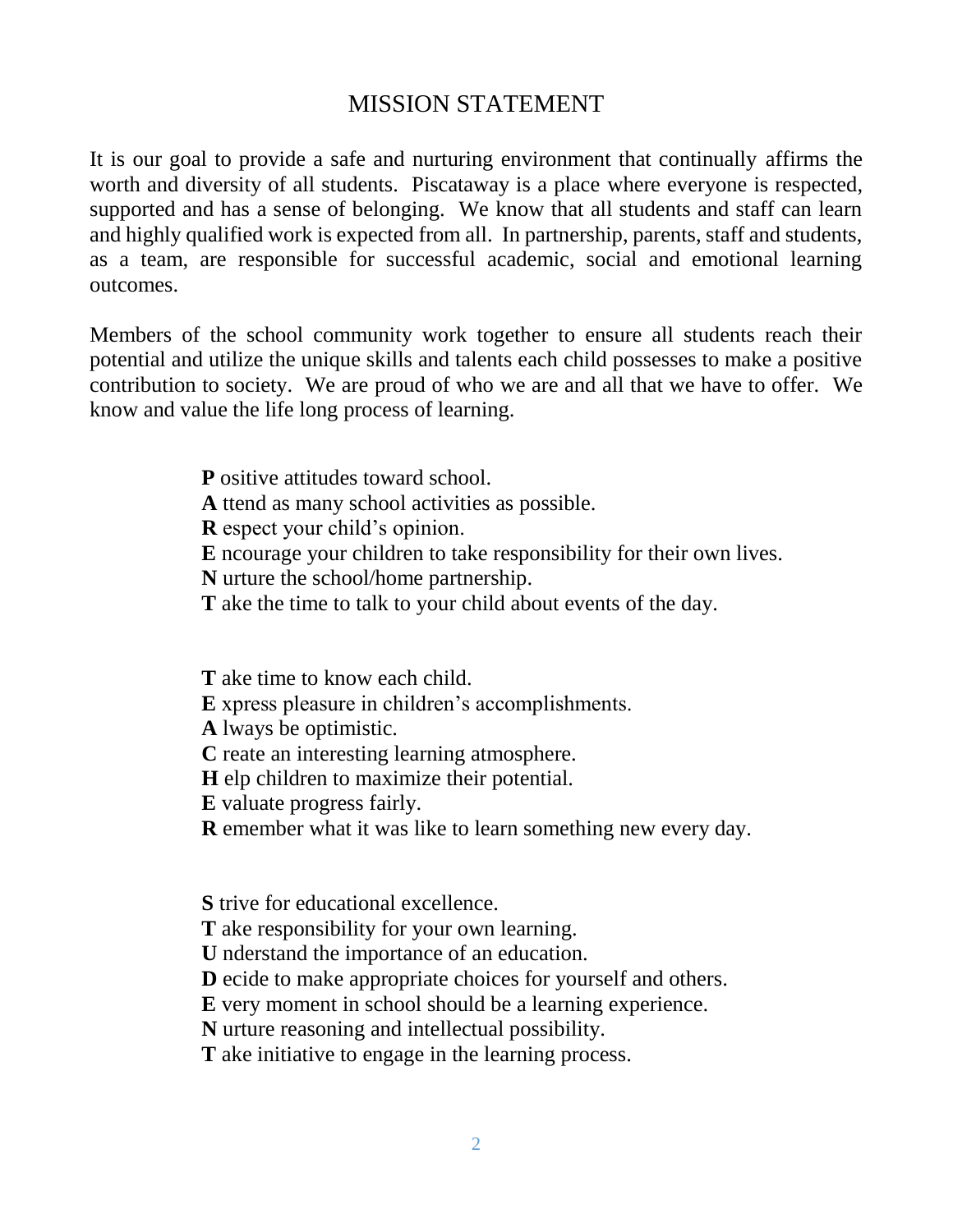Dear Parents and Guardians:

On behalf of the Piscataway School District, welcome to the 2021-2022 school year. Whether new to the Piscataway School District or if you are a returning family, we look forward to building a partnership with you that will last for many years. We hope that your experience with us is positive for you and productive for your child. We want to do our best to prepare your child for all of the wonderful and exciting things that they will find in the future. Together, we can make great progress because we all have the welfare and educational success of all the children uppermost in our minds.

The purpose of this handbook is to inform you of elementary/intermediate school procedures and expectations that have been established in order to assure your child the greatest benefit from the K-5 instructional program.

Please take the time to read the information in this handbook and if you have any questions, contact your child's school.

Finally, the following are some good things you can do that will allow your child(ren) to become a stronger student:

- Read to your child(ren) on a regular basis and establish a routine when your child(ren) comes home from school.
- Encourage your child(ren) to reach their dreams by recognizing their accomplishments and supporting them when they fall short of a goal.
- Teach your child(ren) respect for others by placing a high value on their opinions and show your children the importance of family by relating your own family history to them.
- Communicate with the teacher often and review with your child(ren) the expectations of the classroom and school.

Thank you and we look forward to this upcoming school year.

Very truly yours,

The K-5 Principals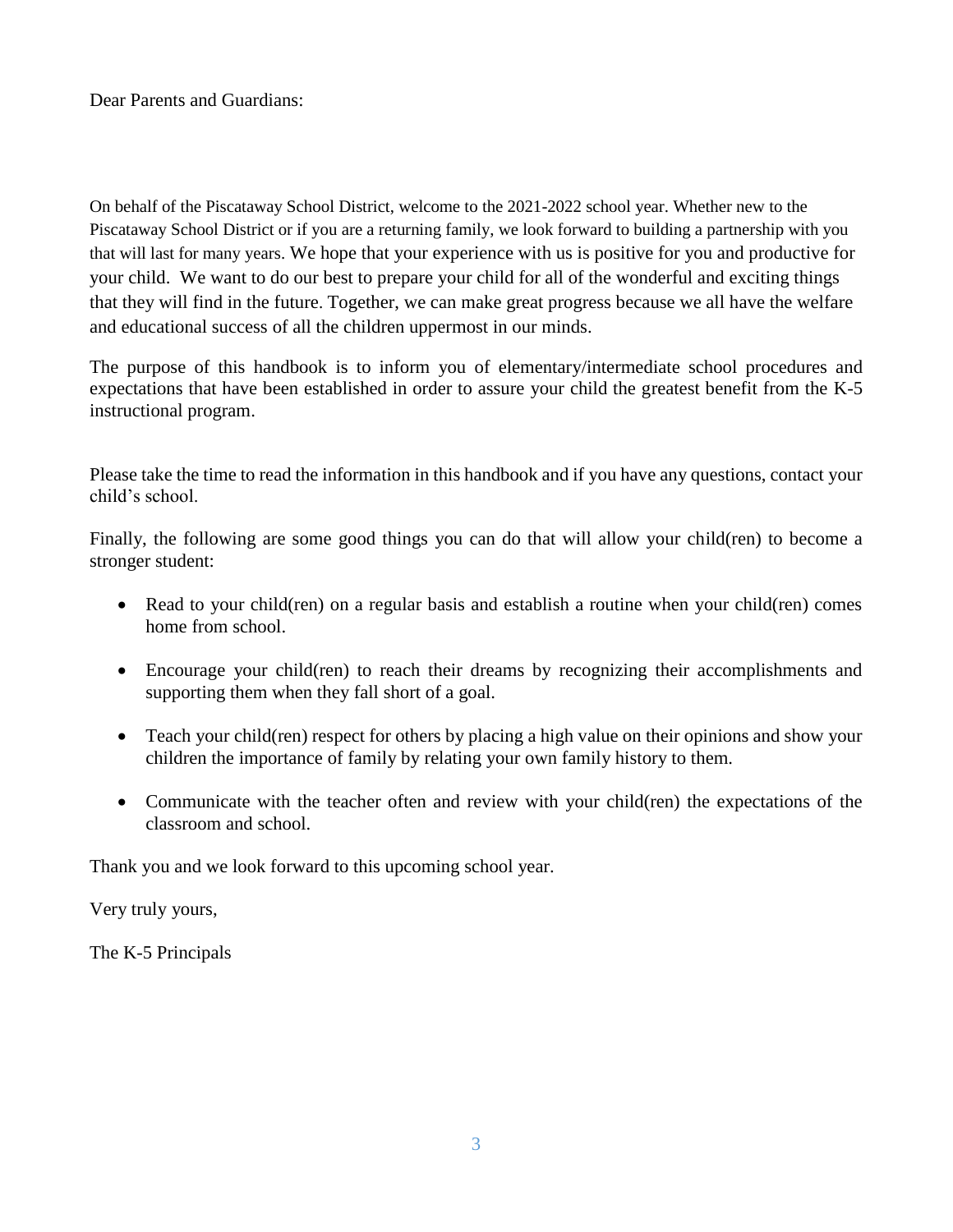## GETTING READY FOR SCHOOL

If your child is entering Kindergarten, you can assist them by practicing necessary skills at home. These skills can be made part of games that you play together.

- 1. Help your child to identify common coins such as the penny, the nickel, and the dime. You can have fun with your child if you purchase a toy money set and use the coins for identification and to "buy" things from a home store.
- 2. Play counting games with your child. Use magnetized numerals and place them on your refrigerator. You and your child can play at identifying the numerals and even put them in proper sequence. Use ordinary items for counting practice e.g. beans, buttons, pennies, blocks, etc.
- 3. Have a variety of children's books and games around. Teach your child how to handle books. Look at the pictures with them. Practice sequencing ideas and pictures. Be sure to visit the library frequently.
- 4. Teach your child to respect the rights of others. Children should not interrupt. They should be able to listen to others and to ask permission before using something that belongs to others.
- 5. Practice writing your child's name. Be sure he/she knows the first and last names, street, house number and telephone number.
- 6. Make sure your child knows the day/month of his/her birthday.
- 7. Practice recognizing capital and lower case letters and their sounds.
- 8. Provide many opportunities for your child to color, paint, draw, listen to music, dance, and play games with other children. Involve them in hopping, skipping, jumping, catching, and bouncing balls.
- 9. Encourage your child to speak in complete sentences.
- 10. Establish an appropriate bedtime.
- 11. Limit television watching. Be selective in your viewing. Watch programs with your child. Discuss them with him/her. This will encourage language development.
- 12. Encourage your child to take responsibility at home, clean up after him/herself, with pets, etc.
- 13. Practice buttoning, zippering, snapping and tying shoelaces.
- 14. Develop a set routine for daily activities. This will help in adjustment to a school schedule.
- 15. Discuss everyday happenings with your child. Provide frequent opportunities for conversation.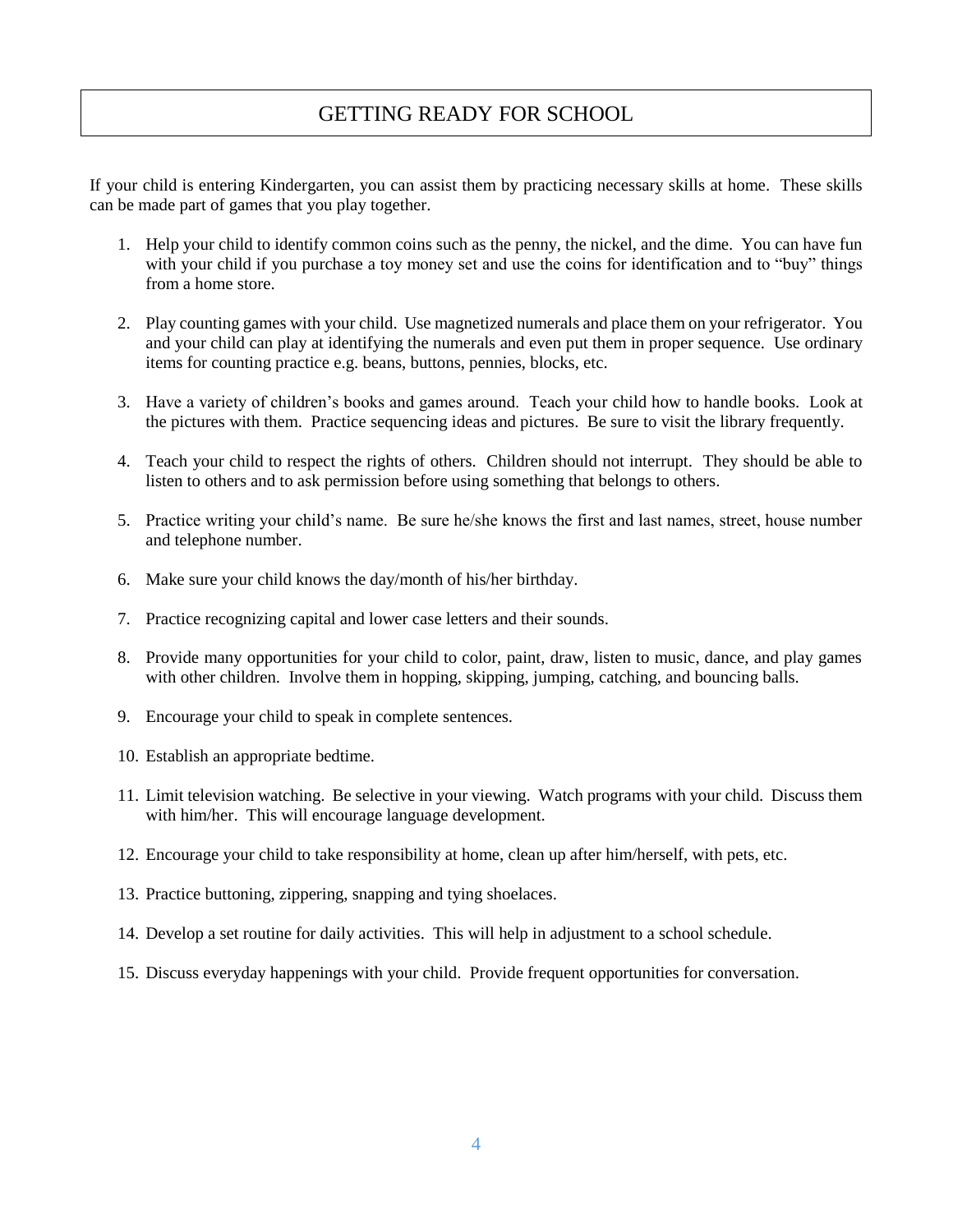## **PROCEDURES**

### **Accidents and Accident Reports**

Although every effort will be made to prevent accidents, they do occur on occasion with children. In these instances, an accident report is prepared by the school nurse for an injury that occurs while a child is on school property or under school supervision.

#### **Bus Students**

In the interest of safety and proper conduct, good behavior is essential at all times at the bus stop and while riding on the bus. Continued inappropriate behavior may result in suspension of bus privileges in accordance with the district's Code of Student Conduct and BOE Policy File Codes 5513 and 7610. The driver of the bus is in charge at all times and is responsible for maintaining order. Bus conduct reports may result in parent notification, possible school consequence, possible seat assignment, and possible removal from bus. Please note, students with multiple infractions may be removed from the bus indefinitely.

#### **Special Bus Requests**

If your child is a walker, we cannot accept a note requesting that he/she use the school bus, as per Board of Education policy. A bus student may not use a bus other than the one to which he/she is assigned and may not enter or exit the bus at a different stop.

#### **Cafeteria – Breakfast/ Lunch Program**

The school cafeteria is open every day. Each student has a 25 minute scheduled lunch period. Breakfast and lunch will be available in the cafeteria at no charge to our students or students can bring their lunch from home. . Parents may make payments to their children's accounts through MealTime Online. All meals served meet the nutritional requirements of the National School Lunch Program.

The district participates in the free and reduced rate phases of the national program. Parents and guardians must apply annually and meet current federal financial criteria for their child to participate in this program.

Questions regarding the breakfast/lunch program will be addressed by Sodexo Food Service. You may reach them at 732-981-0700 ext. 2289.

## **Cafeteria Rules**

- 1. Appropriate behavior is expected in the lunchroom.
- 2. Students must remain seated while eating lunch.
- 3. Students may not leave the lunchroom without permission.
- 4. Students are expected to place all scraps and wrappers in the proper garbage disposal.
- 5. Low volume conversation is permitted.
- 6. Students are expected to respect the authority of aides and teachers during lunch and recess.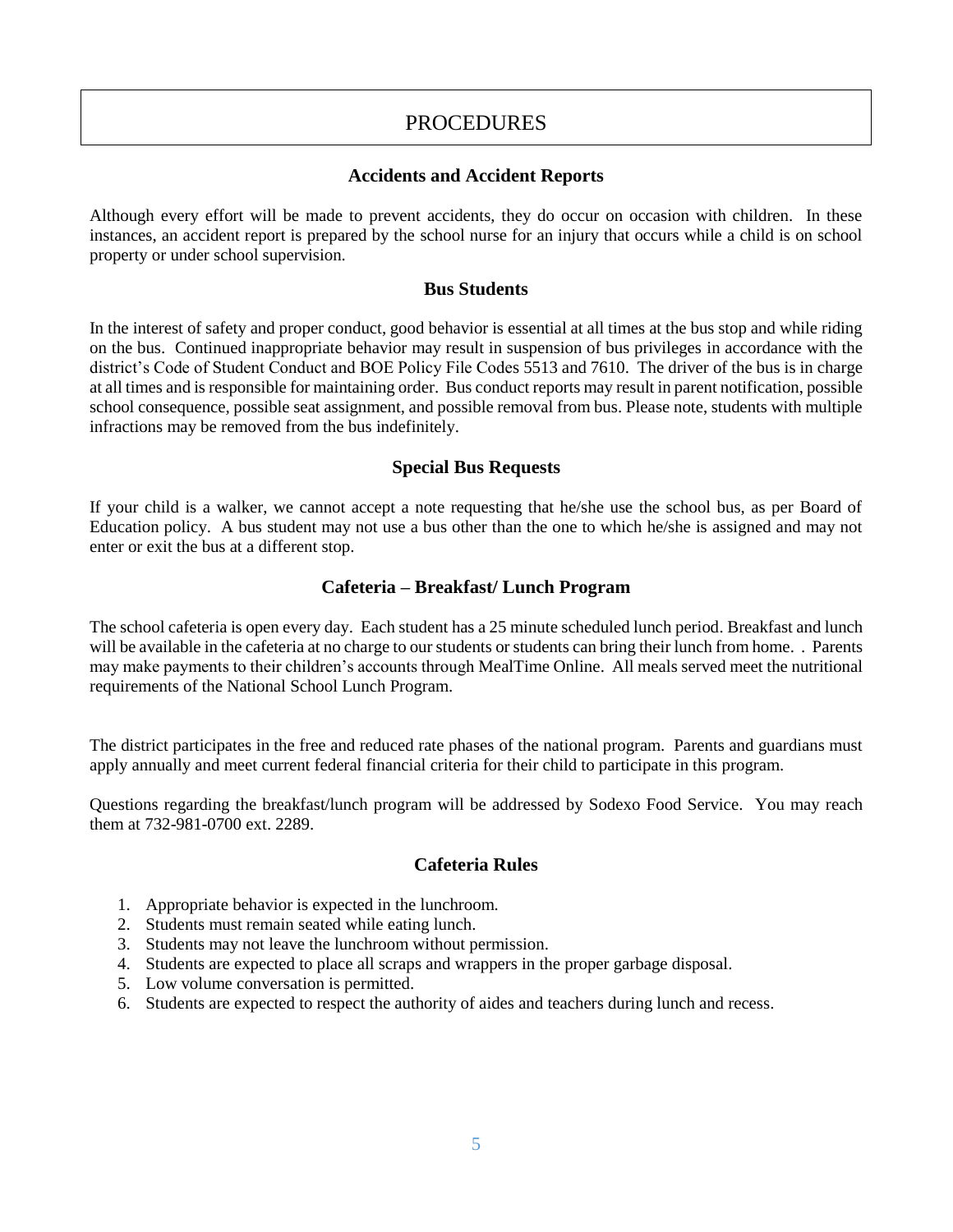#### **Cell Phones**

Elementary school children at the K-5 level that bring cell phones to school must keep cell phones turned off and stored in backpacks during school hours. Any phone calls that must be made by students during school hours may only be made using school telephones under the supervision of a staff member. District schools are not responsible for any lost, stolen or damaged student cell phones. Inappropriate cell phone usage will be addressed by the Student Code of Conduct.

#### **Classroom Telephones**

Students are not permitted to use the telephone except for emergencies. Forgotten books, homework assignments, lost lunch money, etc. are not emergencies. Please see that your child comes to school prepared with their daily needs. When calling the school please leave a voice mail message as teachers do not answer the telephone during instructional periods. Students are also unable to be called to the telephone during class time. For emergencies, call the office. Teachers will return calls as soon as they are available but within 24 hours.

#### **Conferences and Report Cards**

Report cards are issued four times per year at the end of each marking period for grades K-5. Dates for distribution are on the district calendar. Parents are asked to review the information and are encouraged to communicate with their child's teacher if they have comments or questions. We will utilize our Genesis Student Information System to transfer information electronically such as report cards and we will provide most district and school information via e-mail. We will continue to make other important information clearly available on our website: [www.piscatawayschools.org.](http://www.piscatawayschools.org/)

Formal conferences are scheduled after the first report card in November. . Please note that the district-wide Parent/Teacher Conferences that are held in November are scheduled electronically. This process will be completed through our Genesis Student Information System. Parents may request a conference at other times during the school year by notifying the teacher.

Report cards will be held in June if there are outstanding book fines, library books or overdrawn Sodexo lunch accounts.

#### **Code of Conduct**

The Piscataway Board of Education, in accordance with state law, has adopted a Student Code of Conduct. This document provides clear standards for behavior and fair consequences should infractions occur. The Code is revised regularly and updated annually. Consequences for infractions are developmentally appropriate for the age and grade placement of all students. The Code of Conduct is available on-line at [www.piscatawayschools.org.](http://www.piscatawayschools.org/)

#### **Dress Requirements**

Students are expected to dress appropriately for school. Students should be encouraged to take pride in their dress and appearance. They should appear neat, clean, and modest at all times.

The appearance of any child is primarily the responsibility of the individual and parents. Students appearing in school unsuitably dressed will be requested to return home and change into appropriate clothing.

All students must keep in mind the following requirements:

- 1. The health and safety of the student must not be jeopardized.
- 2. Dress and grooming must be sanitary.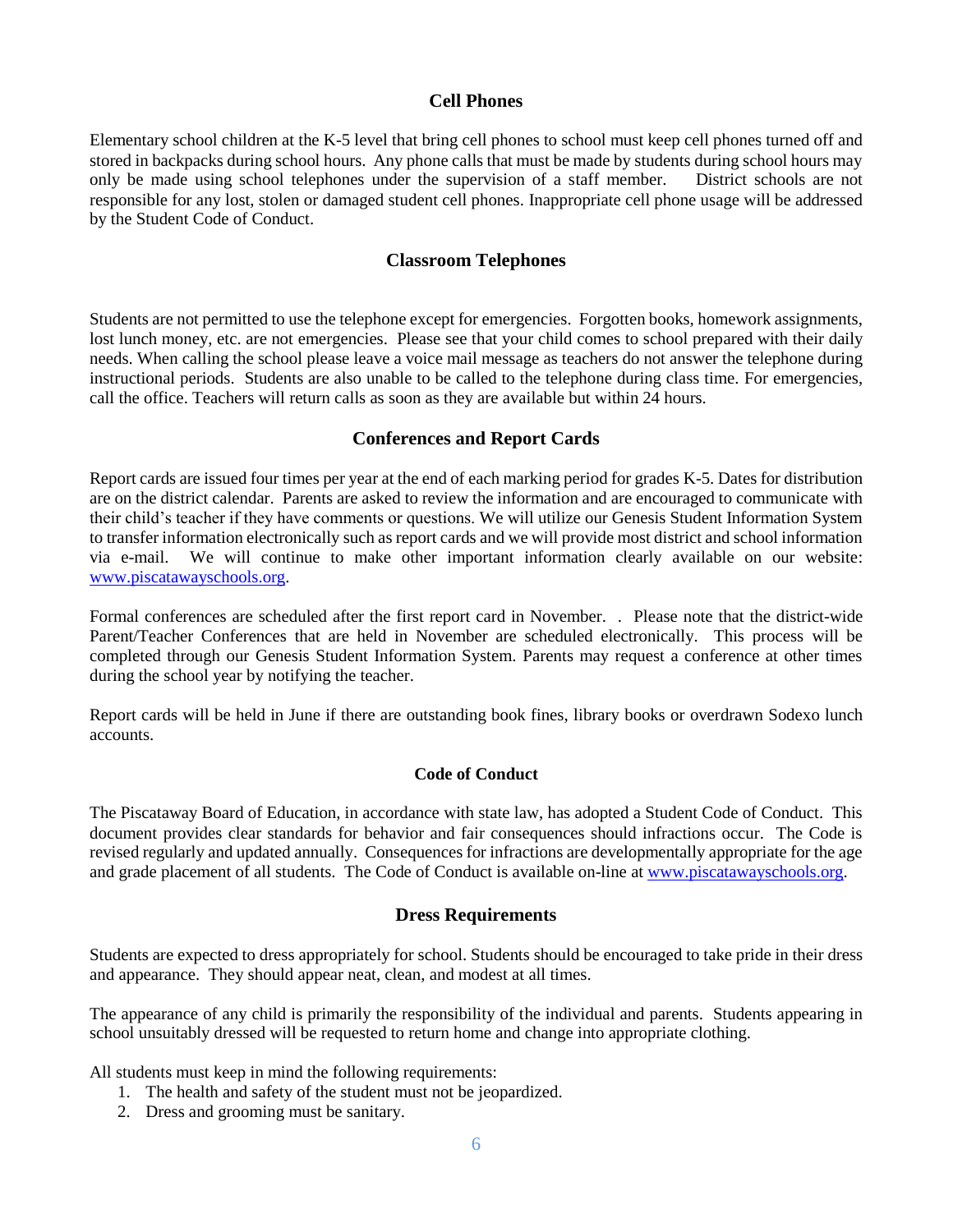- 3. The student's dress and appearance must not distract from the educational process.
- 4. Clothing which is appropriate for beachwear (flip-flops, bathing suits, etc.) should not be worn to school.
- 5. Apparel with offensive or profane messages will not be allowed.
- 6. Students may not walk barefoot in school and should wear sneakers for gym and on the playground. Shoes must have a back or strap to be worn in school.
- 7. Hats and kerchiefs may not be worn in the building.
- 8. Bare back, bare midriff and open sided athletic shirts are not acceptable.
- 9. Shorts and skirts should be a reasonable length.

## **School Closings/Delayed School Opening**

In some emergency situations or when the road conditions are hazardous, it may be necessary to close schools or delay the opening of school by two hours. Notifications of closings or delayed openings will be made through the district website at [www.piscatawayschools.org](http://www.piscatawayschools.org/) and with telephone messages. Parents can also call (732) 981- 0700 or (732) 572-2289 after 6:00 AM to find out about closings or delayed openings.

In the event of a two hour delayed opening, schools will be dismissed at the regular time and lunch will be served. The delay gives both the school staff and the township road department time to clear the roads, walkways, and parking lots. Students normally transported by bus should be at their designated stop two hours later than their usual departure time.

#### *Delayed Opening Schedule…*

Grades K, 1, 2, 3 11:00 A.M. to 3:15 P.M. Grades 4, 5 (Arbor & King) 10:05 A.M. to 2:20 P.M.

## **Emergency School Closing**

During the year, schools may have to be closed in an emergency situation. Students will be dismissed as the condition demands. Families will receive a phone call regarding dismissal details and these details will be posted on the district website.

The administration will activate an emergency phone chain to notify parents of the decision to close.

We strongly urge parents to discuss this procedure with their children and keep contact information such as phone numbers and e-mail addresses updated with their child's school.

## **Early Release of Students**

Should it be necessary to take your child out of school for a valid reason before dismissal time, please adhere to the following procedure:

- Send a note/e-mail to the teacher a day or two prior to the dismissal date or call the main office of your child's school.
- Parents and/or guardians should wait in the office or in a designated area to pick up their child.
- No student will be released to the parking lot, be allowed to walk home or released to an unsupervised area.

Should it be necessary to have your child picked up by someone other than yourself, please send a note stating the person's name and giving permission. Please advise the other person to present him/herself to the office and show identification.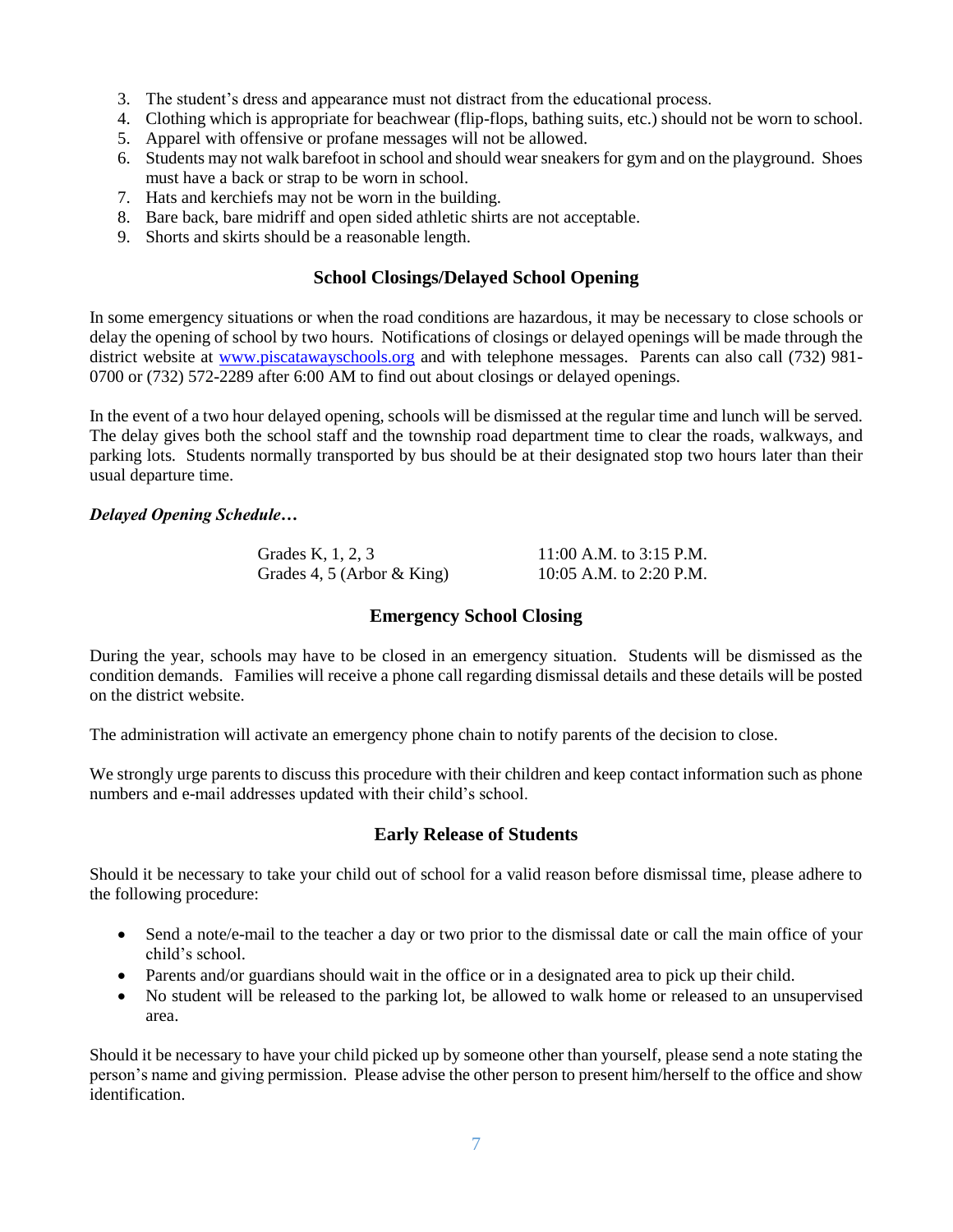Please make every effort to avoid scheduling appointments during school hours and consult the school calendar for testing dates.

## **Elementary Attendance Procedures**

Regular attendance by students is necessary if they are to be successful in their studies. Every student shall be in attendance in every class or activity unless the absence is the result of death in the family, illness, religious holiday or other reason with prior permission from the principal. All absences are recorded, even excused absences.

- 1. Parents must report absences using the school attendance line. All pupils who are absent from school must present a note to their homeroom teacher explaining the reason for the absence on the day the child returns to school. If a student is absent due to illness for more than three days, a doctor's note is required and is due as soon as possible within ten business days in order for the day to be considered excused. Parent notes for student illness are accepted for no more than two consecutive days, twice per marking period. Parent/guardian follow-up may take place if no note is submitted. All absences are reported on the district student management system.
- 2. Elementary pupils entering after the start of the day must report to the office to sign in and receive a pass to class. K-3 students must be signed in by a parent or guardian.
- 3. Pupils leaving early must be signed out by a parent/guardian through the main office. The Principal will follow-up excessive use of early dismissal.
- 4. Parents should notify the school prior to the start of the school day if their child is going to be absent.
- 5. Board of Education policy has been established to notify parents/guardians, in writing, when children have been late or absent from school more than 3 days. Excessive absences will be addressed in accordance with BOE Policy File Code 5200.
- 6. To be counted as a full school day, students must be in attendance for four hours of school.
- 7. All students must be picked up promptly at their scheduled dismissal time.

## **E-mail**

E-mail is a quick, efficient means of communication. All school personnel have e-mail addresses. To e-mail a teacher, please use the first initial of the first name, followed by their last name @pway.org. (For example:  $i$ doe@pway.org). All staff e-mails can be found on the school website.

## **Fire / Evacuation / Emergency Drills**

Fire and emergency event drills are conducted each month to teach the children procedures for emergencies including bomb threats, active shooters, or medical/chemical/biological events. Bus evacuation drills are also scheduled throughout the year. Occasionally township emergency personnel, such as police or fire departments, participate in the drills. Drills are generally unannounced to staff and students.

## **Genesis Parent Module**

The Parent Module for Genesis, the online student information system, is available to elementary and intermediate school families. Use of this module will enable you to access your child's report card/grades, attendance, and other important information from any computer with Internet connection. To register:

- **1.** Send an e-mail to [piscatawaydata@pway.org.](mailto:piscatawaydata@pway.org)
- **2.** In the subject line, type in Parent Module Registration.
- **3.** In the body of the e-mail, you will need to enter the following information: Parent/Guardian first and last name, first and last name of student(s),  $\text{grade}(s)$  of student(s),  $\text{school}(s)$  of student(s).
- **4.** You will receive an e-mail with login information for your individual secure account.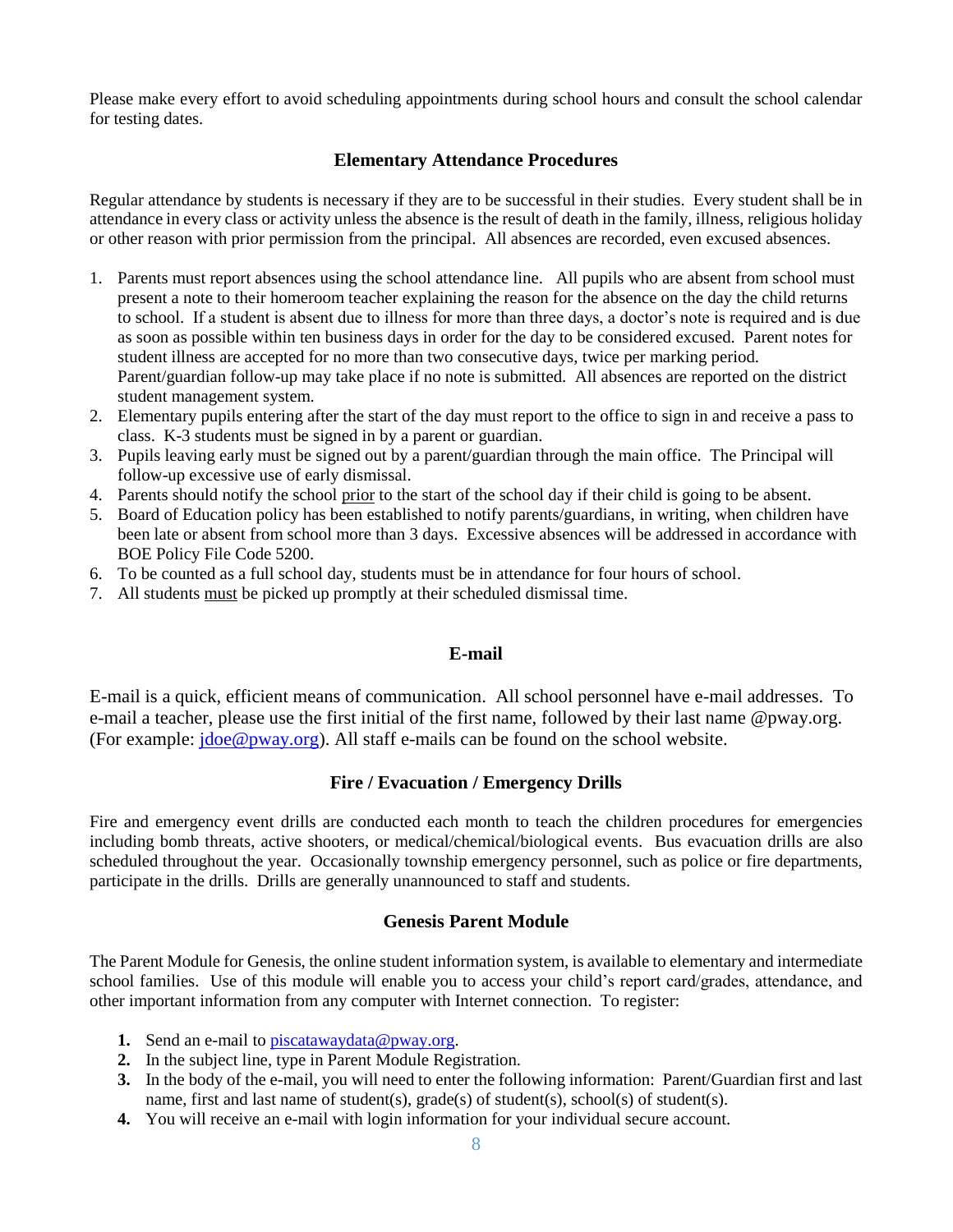#### **Half Day Sessions**

During the course of the year, it may be necessary to conduct half-day sessions due to parent/teacher conferences, teacher in-service days, etc. On these days, school is in session from:

Grades K, 1, 2, 3 9:00 A.M. to 1:20 P.M. Grades 4, 5 (Arbor & King) 8:05 A.M. to 12:25 P.M.

## **Handicapped Student/Parent Rights**

The Piscataway Township Public School District does not discriminate in admission or access to, or employment in, its programs and activities on the basis of handicap in violation of Section 504 and its implementing regulations. The District official responsible for coordinating compliance with Section 504 and its implementing regulations is Deidre Ortiz who may be reached at the following address and telephone number:

> Piscataway Township Schools Administration Building 1515 Stelton Road Piscataway, New Jersey 08854 732-572-2289 Ext. 2554

#### **Harassment, Intimidation and Bullying**

In accordance with state law and code, the Piscataway School District has developed policy and procedures that outline the definition of Harassment, Intimidation, and Bullying (HIB). This policy (5512) is posted on the district website at [www.piscatawayschools.org.](http://www.piscatawayschools.org/) All Piscataway schools have HIB specialists and they are listed on both the district and individual school web sites. Anyone who wishes to make a referral, or who has questions, may contact the appropriate specialist.

#### **Homework**

Homework is scheduled daily. If your child is absent from school, he/she is given time to make up incomplete or missed work. When there are extended absences due to illness, the procedure to follow is to call the teacher via voice mail in the morning to make arrangements to pick up work at the end of the day. Work will be picked up in the office.

#### **Illness During the School Day**

If your child becomes ill at school, the nurse will contact you as soon as possible. If you cannot be reached, we will use the emergency contact information you have provided on the emergency card. Please be sure the emergency information is up-to-date and that someone will respond when called. Emergency contacts should not be out of state relatives. Children who are ill in the morning should not be sent to school. Your child should be **temperature free without medication for 24 hours** before returning to school.

#### **Student/Teacher Assistance and Response / 504**

The Student/Teacher Assistance and Response Team (S.T.A.R.) is a school-based problem-solving group that assists teachers by designing and implementing strategies for children who are experiencing learning, behavior, health, or other problems that are interfering with a student's academic progress.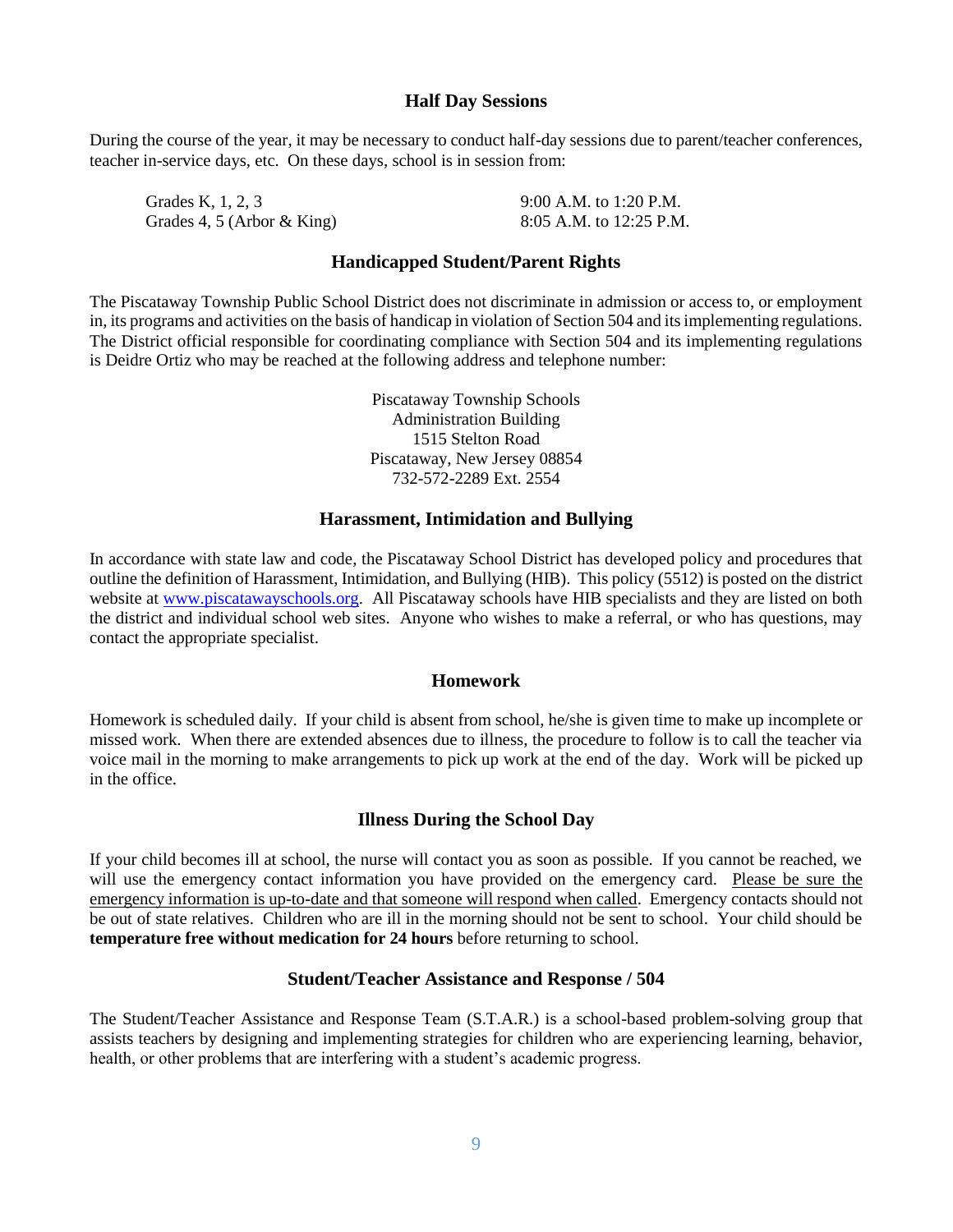Your child's teacher will notify you that your child will be referred to the S.T.A.R. team. You will be requested to provide information to assist the committee. An action plan will be developed with strategies for the teacher to implement and this will be shared with you in addition to home interventions to assist you and your child.

If your child requires services through a 504 plan because of a medical condition that seriously impacts learning, you should contact the principal. You will be asked to submit documentation of the condition annually and a meeting with the 504 team will be arranged. The 504 plan must be reviewed annually.

### **Lost and Found**

A lost and found box for general items such as gloves, hats, jackets, etc. is located in each school. Should your child lose an item, please have him/her check the lost and found box. Many items are never claimed. The box is emptied from time to time and unclaimed items will be donated to charity. Valuable items, such as glasses, jewelry, or money, will be kept in the office. Please do not send your child to school with large amounts of money. All personal belongings brought to school, including lunch boxes and jackets, should be labeled with the student's name.

#### **Mask Requirements Students**

Students are to come prepared and wear their masks at all times while present in school or a school related functions. Students' who do not wear a mask to school, on the bus or to a school related function consistently, may be subject to receiving consequences. These consequences would be issued in accordance with our Student Code of Conduct.

#### **Mask Requirements Parents/Visitors**

Parents/guardians and visitors must wear their masks at all times while indoors and present at school or at a school related function.

## **Mask Exceptions for Students, Parents and Visitors**

- Doing so would inhibit the individual's health, such as when the individual is exposed to extreme heat indoors; he individual has trouble breathing, is unconscious, incapacitated, or otherwise unable to remove a face mask without assistance;
- When a student's IEP or 504 plan precludes the use of a face mask;
- When a student is participating in high-intensity physical activity during a physical education class in a well-ventilated location and able to maintain a six-foot physical distancing; When wearing a face mask creates an unsafe condition in which to operate equipment or execute a task.
- Masks are not required while eating or drinking or playing a musical instrument.

## **Medication**

Diagnosis and treatment of illness, including the prescription of medicine, is not the responsibility of the school. However, in the best interest of the student, the school nurses may administer medication in accordance with the following regulations:

- 1. A form must be obtained from the school nurse and completed by your physician. The form identifies the child's name, the name of the prescription, dosage, purpose, and possible side effects. This form is also available on the district website, [www.piscatawayschools.org.](http://www.piscatawayschools.org/) Select "Parent Center," then "Health and Wellness." Click on "Health Forms and Letters" on the left side of the page.
- 2. The completed form, **signed by the parent or guardian**, must be sent to the nurse along with the medication in the original prescription bottle.
- 3. Nurses may not administer over the counter medication without a note from the doctor.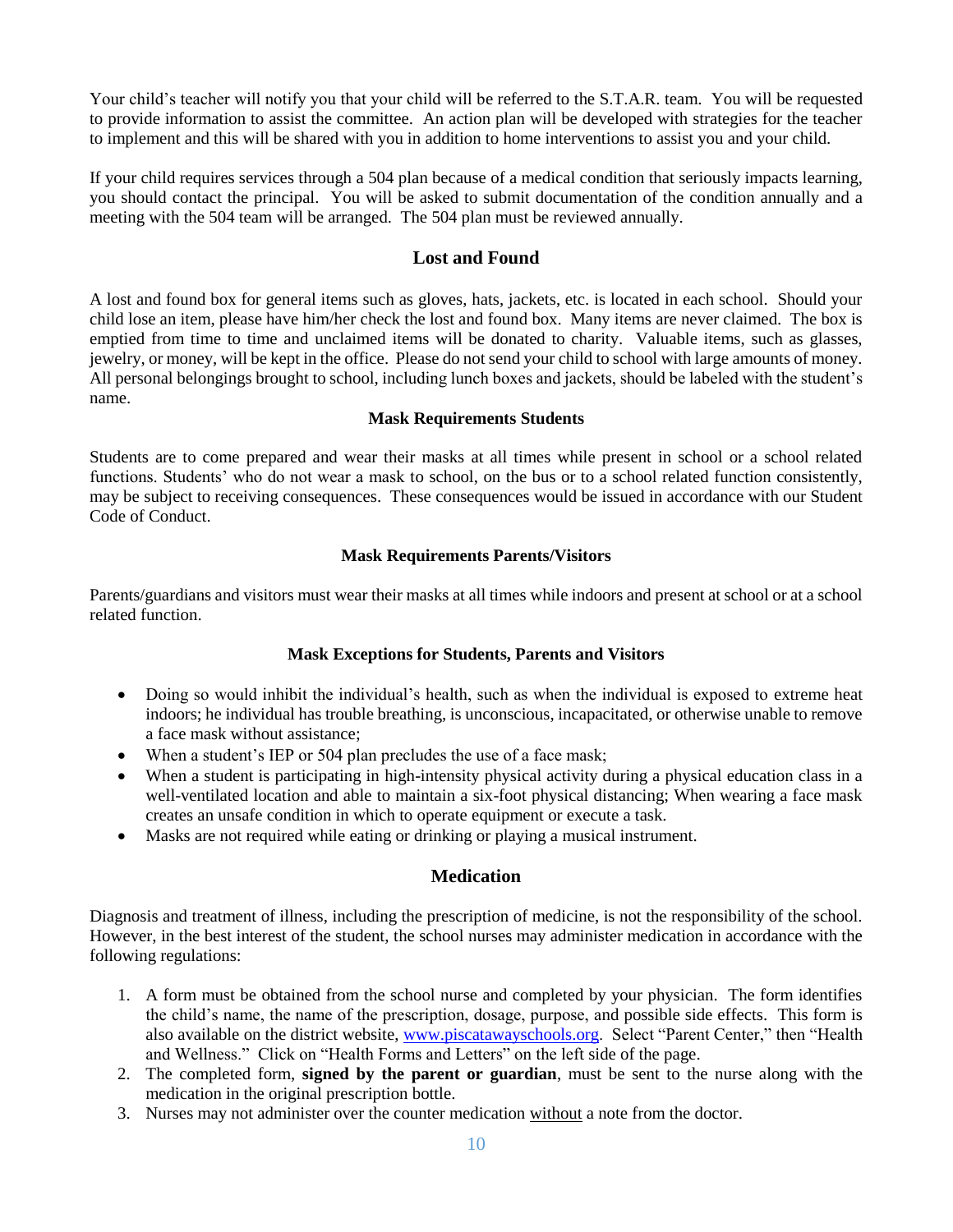#### **Nondiscrimination/Affirmative Action**

No pupil enrolled in the district schools shall be excluded from participation in, denied the benefits of, or be subjected to discrimination in any educational program or activity of this district on the basis of race, creed, color, national origin, ancestry, marital status, civil union status, domestic partnership status, sex, gender identify or expression, affectional or sexual orientation, disability or nationality of such person. The affirmative action officers shall be responsible for planning, implementing and monitoring the district's affirmative action program with respect to school and classroom practices. The District Affirmative Action Officer is Colleen Pongratz, who may be reached at the following address and telephone number:

> Piscataway Township Schools Administration Building 1515 Stelton Road Piscataway, New Jersey 08854 732-572-2289 Ext. 2522

#### **Parent/Teacher Organizations**

The Elementary Schools are proud of their Parent/Teacher Organizations. They have been a tremendous source of assistance and support in accomplishing many worthwhile goals. We encourage all parents to participate. Information will be distributed at Back to School Night.

#### **Parents and Visitors to the Building**

For the safety of the students and staff, **all parents and visitors are required to show a photo ID and sign in upon entering the building**. Parents and visitors ring the doorbell and wait to be buzzed into the school. You must secure a visitor's pass from the main office.

#### **Parking**

The area in front of each school is designated as a "no parking zone" for bus pick-up and drop-off. Please follow signs and specific directions at each school.

#### **Permission Slips**

Parental permission slips are required for various activities during the school year such as field trips, physical examinations, or participation in special programs. A student will not be permitted to participate in these activities without a completed permission slip on file.

#### **Playground**

- 1. Students are expected to dress appropriately, behave in a safe manner and are not to engage in activities that are harmful to their safety or the safety of others.
- 2. Students are not permitted to return to the building unsupervised during outside recess time.
- 3. Personal belongings or personal play equipment/games are not permitted.
- 4. Objects such as mulch, sticks and stones should never be thrown.
- 5. Students should follow the rules and expectations of all playground equipment and the recess aides.

#### **Snacks**

In Kindergarten and first grade, a set time is devoted for students to have a snack. In grades 2 and 3, the opportunity for a "working snack," which will not exceed 10 minutes or interrupt instruction, will be allowed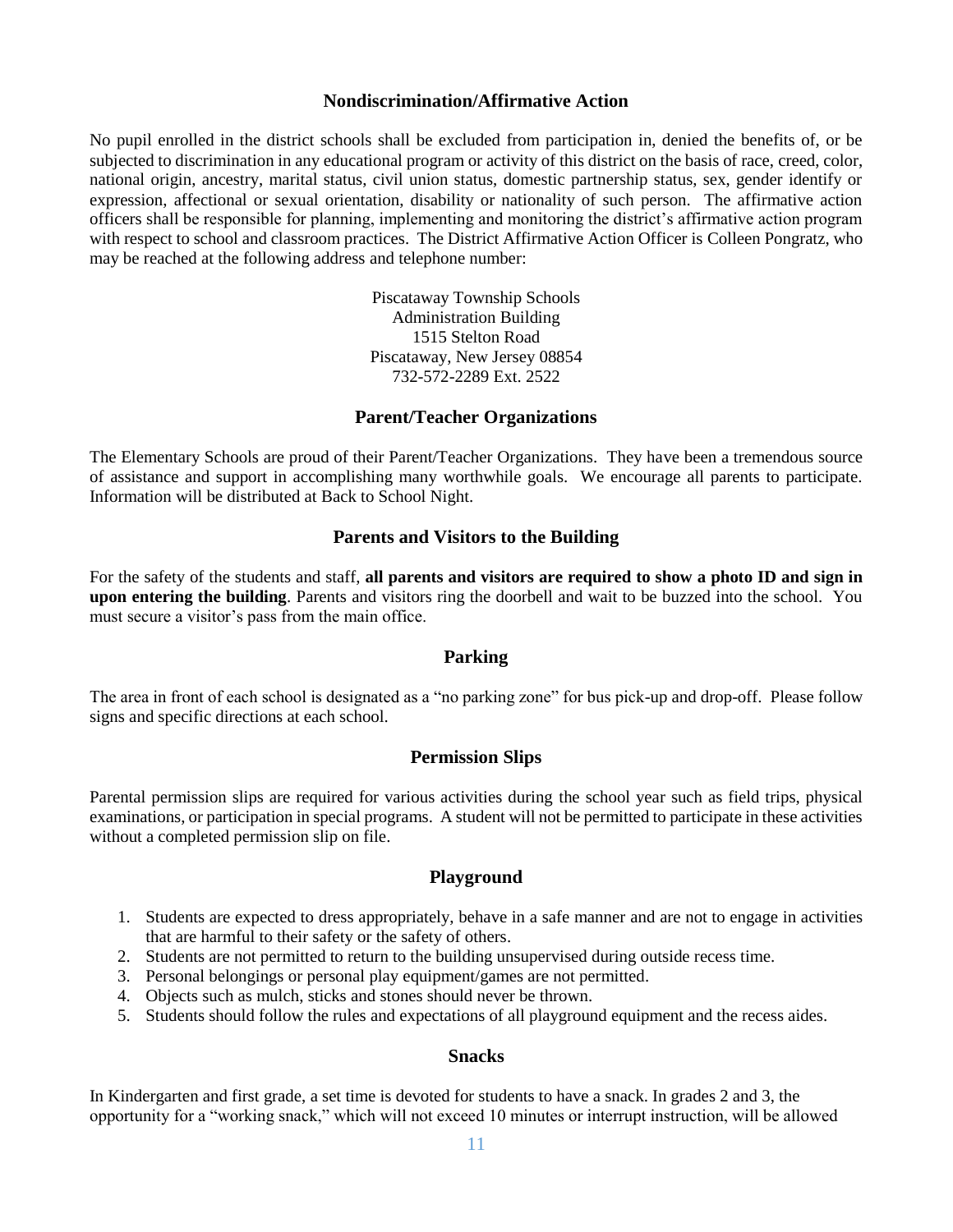during an independent work period. It is suggested that if you choose, a light, nutritious snack such as celery, carrots, fruit, etc. be sent with your child.

## **Standardized Testing**

Students in grades K-5 are assessed using a Universal Screener. Students in grades 3, 4 and 5 will take the New Jersey Student Learning Assessment (NJSLA) in May. These tests permit educators to assess student progress and identify areas in need of support. It is very important that your child be in school on time and mentally and physically prepared to take the tests. NJSLA results are generally received from the state during the summer and will be mailed home.

## **Student Transfers**

Please notify the school at least two days prior to withdrawal from the elementary schools. All textbooks, library books, district issued technology devices and cafeteria balances must be returned or paid before transfer papers can be processed. Please notify the office in June if you will be moving during the summer so that documents can be prepared before June 30<sup>th</sup>. (Secretaries do not work on a regular school schedule during the summer months.)

#### **Student Photography and Videotaping**

Families are advised not to post to social networking sites that are public, including, but not limited to, *Facebook*  and *YouTube.* Such postings may invade the privacy rights of other students and may pose a security risk for some students.

## **Technology**

All students in K-5 have or will receive a district issued iPad. Annually, Parents/guardians will be requested to sign the receipt of this student handbook. The iPad User Agreement and the Acceptable Use Policy documents are included in this handbook. Please read them both documents. Families who do not submit the signature page of the student handbook will not be issued a district iPad.

Students are required to come to school daily with their iPad fully charged. Students will not be permitted to charge their iPad in school.

## **Textbooks, Library Books, and School Property**

All students are responsible for all textbooks and library books issued during the school year. Lost or damaged books must be paid for by submitting a check to the Piscataway Board of Education. If a book is found within a reasonable amount of time, the money will be refunded.

Report cards, transfer cards, and class assignments will be issued when obligations are met; this includes negative cafeteria balances owed to Sodexo.

## **Toys and Other Electronic Devices**

Children should be discouraged from bringing playthings and electronic devicesto school. The school provides equipment and games for use during recess. The school is not responsible for damage or loss of personal property.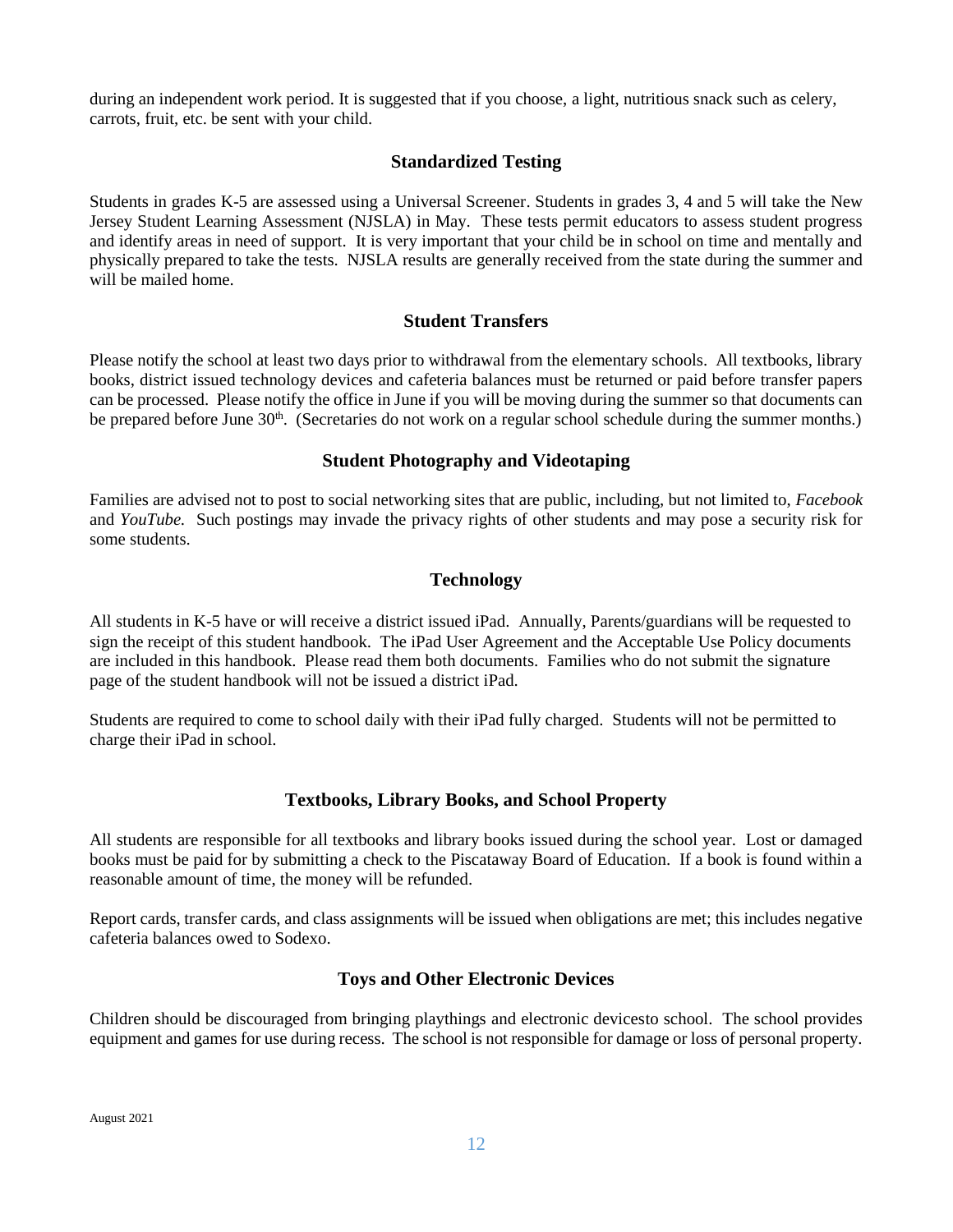## PISCATAWAY BOARD OF EDUCATION **iPad User Agreement The Piscataway iPad Pledge**

## **Students**

- I will take good care of my iPad.
- I will never leave my iPad alone.
- I will only let trusted adults touch my iPad.
- I will know where my iPad is at all times.
- I will keep food and drink away from my iPad.
- I will protect my iPad by keeping it in the case.
- I will use my iPad for school things only.
- I will not add or remove stickers or draw on my case.
- I will tell an adult if something is not working.

## **Parents/Guardians**

- I will make sure to charge the iPad's battery daily.
- I will not allow the plugging in the iPad to any computer or device.
- I will not allow for the disassembly of any part of the iPad or attempt any repairs.
- I will file a police report in case of theft, vandalism, and other acts covered by homeowners insurance.
- I will be responsible for all damage, loss, abuse, or theft as per district insurance policy.
- I agree to return the school's iPad, case and power cords in good working condition.
- I agree that it is my responsibility to ensure there is sufficient memory and storage on the iPad for school use.
- I understand that the iPad is subject to inspection at any time without notice and remainsthe property of Piscataway School District.
- I will assist my child in following the expectations outlined in the Piscataway School District's AUP (Acceptable Use Policy) and the Piscataway Schools iPad Agreement while at school, as well as outside the school day.
- I agree to the state testing guidelines and procedures regarding the use of district iPads.

*Students who withdraw, are expelled, or terminate enrollment for any other reason must return their individual school iPad on the date of termination.*

I understand and agree to the stipulations set forth on the Piscataway Township School District iPad Agreement and the Piscataway iPad Pledge.

| <b>Student Name:</b> |       |
|----------------------|-------|
| Parent Name:         |       |
| Parent Signature:    | Date: |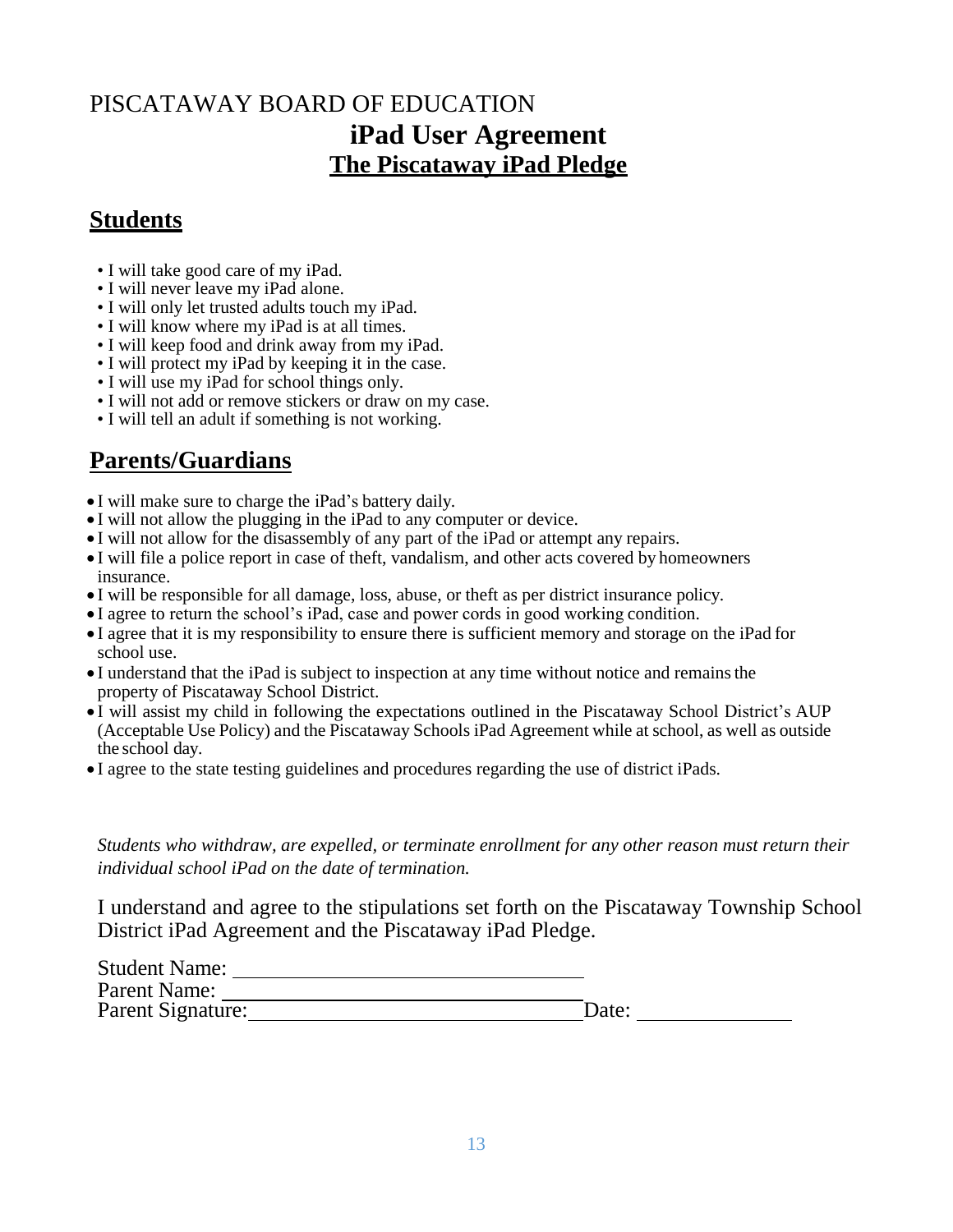## PISCATAWAY BOARD OF EDUCATION

## Technology / Internet Access Agreement

## District Policy

#### **2361- ACCEPTABLE USE OF COMPUTER NETWORKS/COMPUTERS AND RESOURCES (M)**

Section: Program Date Created: December 2019 Date Edited: December 2019

**M**

Internet Safety Protection

As a condition for receipt of certain Federal funding, the school district shall be in compliance with the Children's Internet Protection Act, the Neighborhood Children's Internet Protection Act, and has installed technology protection measures for all computers in the school district, including computers in media centers/libraries. The technology protection must block and/or filter material and visual depictions that are obscene as defined in Section 1460 of Title 18, United States Code; child pornography, as defined in Section 2256 of Title 18, United States Code; are harmful to minors including any pictures, images, graphic image file or other material or visual depiction that taken as a whole and with respect to minors, appeals to a prurient interest in nudity, sex, or excretion; or depicts, describes, or represents in a patently offensive way, with respect to what is suitable for minors, sexual acts or conduct; or taken as a whole, lacks serious literary, artistic, political, or scientific value as to minors.

This Policy also establishes Internet safety policy and procedures in the district as required in the Neighborhood Children's Internet Protection Act. Policy **2361** addresses access by minors to inappropriate matter on the Internet and World Wide Web; the safety and security of minors when using electronic mail, chat rooms, and other forms of direct electronic communications; unauthorized access, including "hacking" and other unlawful activities by minors online; unauthorized disclosures, use, and dissemination of personal identification information regarding minors; and measures designed to restrict minors' access to materials harmful to minors.

Notwithstanding blocking and/or filtering the material and visual depictions prohibited in the Children's Internet Protection Act and the Neighborhood Children's Internet Protection Act, the Board shall determine other Internet material that is inappropriate for minors.

In accordance with the provisions of the Children's Internet Protection Act, the Superintendent of Schools or designee will develop and ensure education is provided to every student regarding appropriate online behavior, including students interacting with other individuals on social networking sites and/or chat rooms, and cyberbullying awareness and response.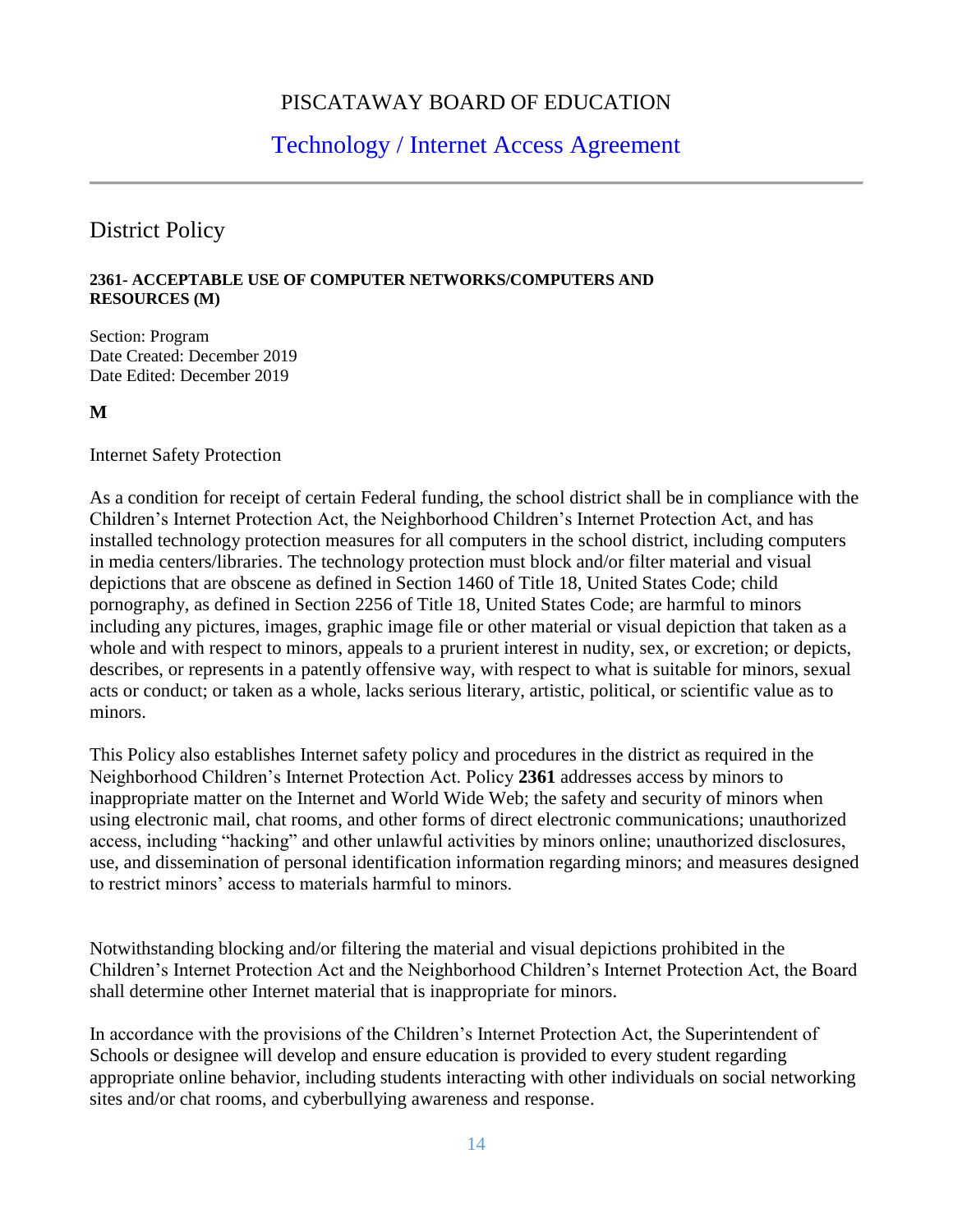The Board will provide reasonable public notice and will hold one annual public hearing during a regular monthly Board meeting or during a designated special Board meeting to address and receive public community input on the Internet safety policy - Policy and Regulation **2361**. Any changes in Policy and Regulation **2361** since the previous year's annual public hearing will also be discussed at a meeting following the annual public hearing.

The school district will certify on an annual basis, that the schools, including media centers/libraries in the district, are in compliance with the Children's Internet Protection Act and the Neighborhood Children's Internet Protection Act and the school district enforces the requirements of these Acts and this Policy. As used in this Policy, "user" includes anyone using the computers, Internet, email, chat rooms, instant messaging (IM), peer-to-peer (P2P), and other forms of direct electronic communications or equipment provided by the Piscataway School District's network (the "network"). It also covers any outside equipment that uses the district's network to access the Internet.

The Board of Education will use technology protection measures to block or filter, to the extent possible, access of visual depictions that are obscene, pornographic, and harmful to minors over the network. The Board of Education reserves the right to monitor users' online activities and to access, review, copy, and store or delete any electronic communication or files and disclose them to others as it deems necessary. Users should have no expectation of privacy regarding their use of Piscataway School District property, network and/or Internet access or files, including email.

Schools must qualify students using the computer network and Internet access at the beginning of Kindergarten, the beginning of grade two, and in the first year of entrance to a new grade level cluster school (typically grade four, grade six, and grade nine) with a signed agreement to this Policy. Students who are under eighteen must have their parents sign the acceptable use agreement and schools must keep the signed page on file. Once signed, the permission/acknowledgement page remains in effect until revoked by the parent, or the student loses the privilege of using the district's network due to violation of the policy or is no longer a student of this district. A copy of the signed agreement form and the sample letter to parents are contained in the regulations supporting this Policy.

The Board of Education recognizes the importance of student safety in the use of Internet access. Information on safe practices is reinforced with students at all times, including but not limited to:

> 1. Students under the age of eighteen should only access district accounts outside of school if a parent or legal guardian supervises their usage at all times. The student's parent is responsible for monitoring the minor's use;

> 2. Students shall not reveal on the Internet personal information about themselves or other persons. For example, students should not reveal their name, home address, telephone number, or display photographs of themselves or others;

3. Students shall not meet in person anyone they have met only on the Internet; and

4. Students must abide by all laws, this Policy and all district security policies.

The Board of Education reserves the right to take immediate action regarding activities (1) that create security and/or safety issues for the district, students, employees, schools, network or computer resources, or (2) that expend district resources on content the district in its sole discretion determines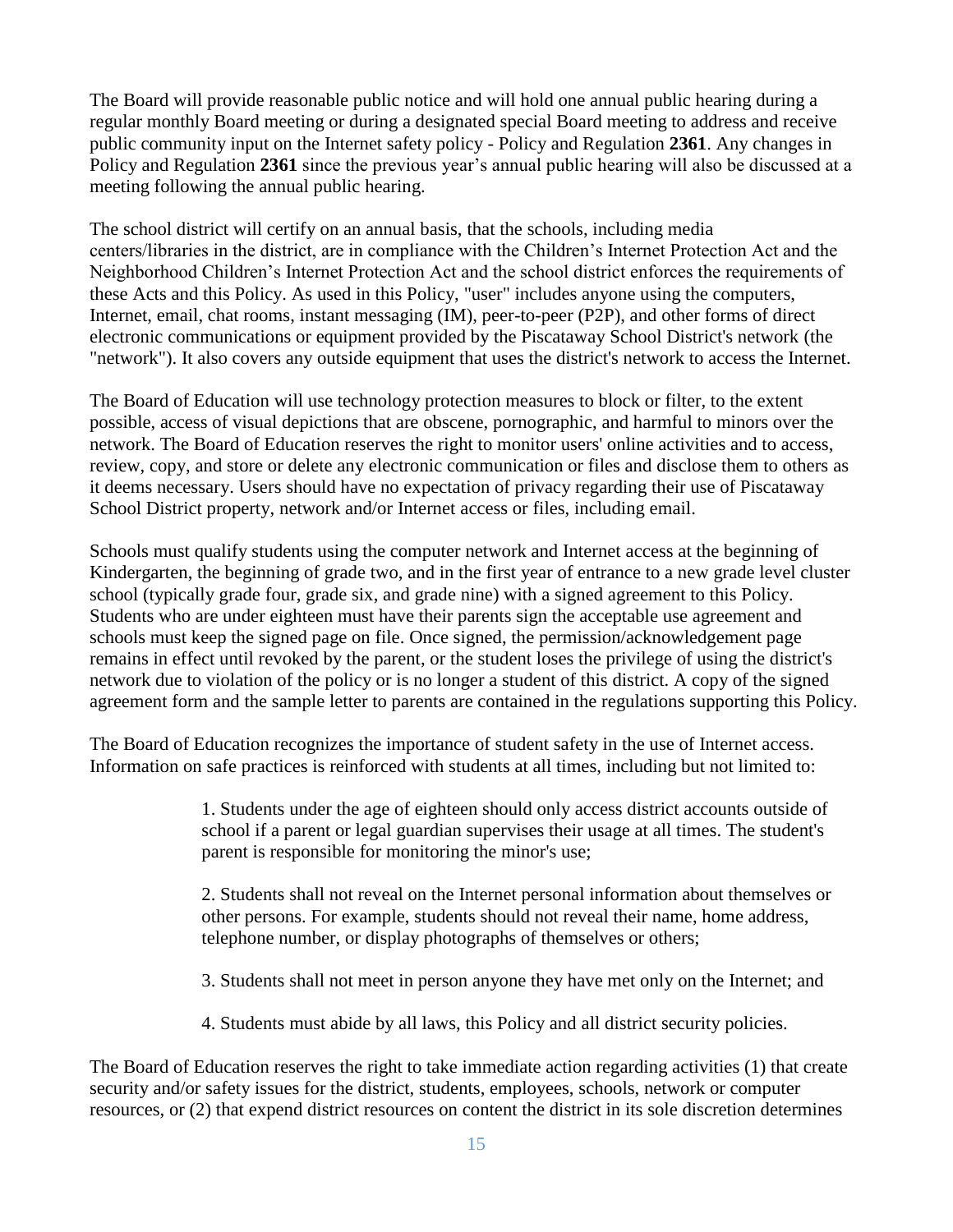lacks legitimate educational content/purpose, or (3) other activities as determined by district as inappropriate. The following are some examples of inappropriate activity in the use of the district's equipment and/or access to the World Wide Web:

> 1. Violating any State or Federal law or municipal ordinance, such as: accessing or transmitting pornography of any kind, obscene depictions, harmful materials, materials that encourage others to violate the law, confidential information or copyrighted materials;

- 2. Criminal activities that can be punished under law;
- 3. Selling or purchasing illegal items or substances;
- 4. Obtaining and/or using anonymous email sites; spamming; spreading viruses;
- 5. Causing harm to others or damage to their property, such as:

a. Using profane, abusive, or impolite language; threatening, harassing, or making damaging or false statements about others or accessing, transmitting, or downloading offensive, harassing, or disparaging materials;

b. Deleting, copying, modifying, or forging other users' names, emails, files, or data; disguising one's identity, impersonating other users, or sending anonymous email;

c. Damaging computer equipment, files, data or the network in any way, including intentionally accessing, transmitting or downloading computer viruses or other harmful files or programs, or disrupting any computer system performance;

d. Using any district computer to pursue "hacking," internal or external to the district, or attempting to access information protected by privacy laws; or

e. Accessing, transmitting or downloading large files, including "chain letters" or any type of "pyramid schemes".

6. Engaging in uses that jeopardize access or lead to unauthorized access into others' accounts or other computer networks, such as:

a. Using another's account password(s) or identifier(s);

b. Interfering with other users' ability to access their account(s); or

c. Disclosing anyone's password to others or allowing them to use another's account(s).

7. Using the network or Internet for Commercial purposes: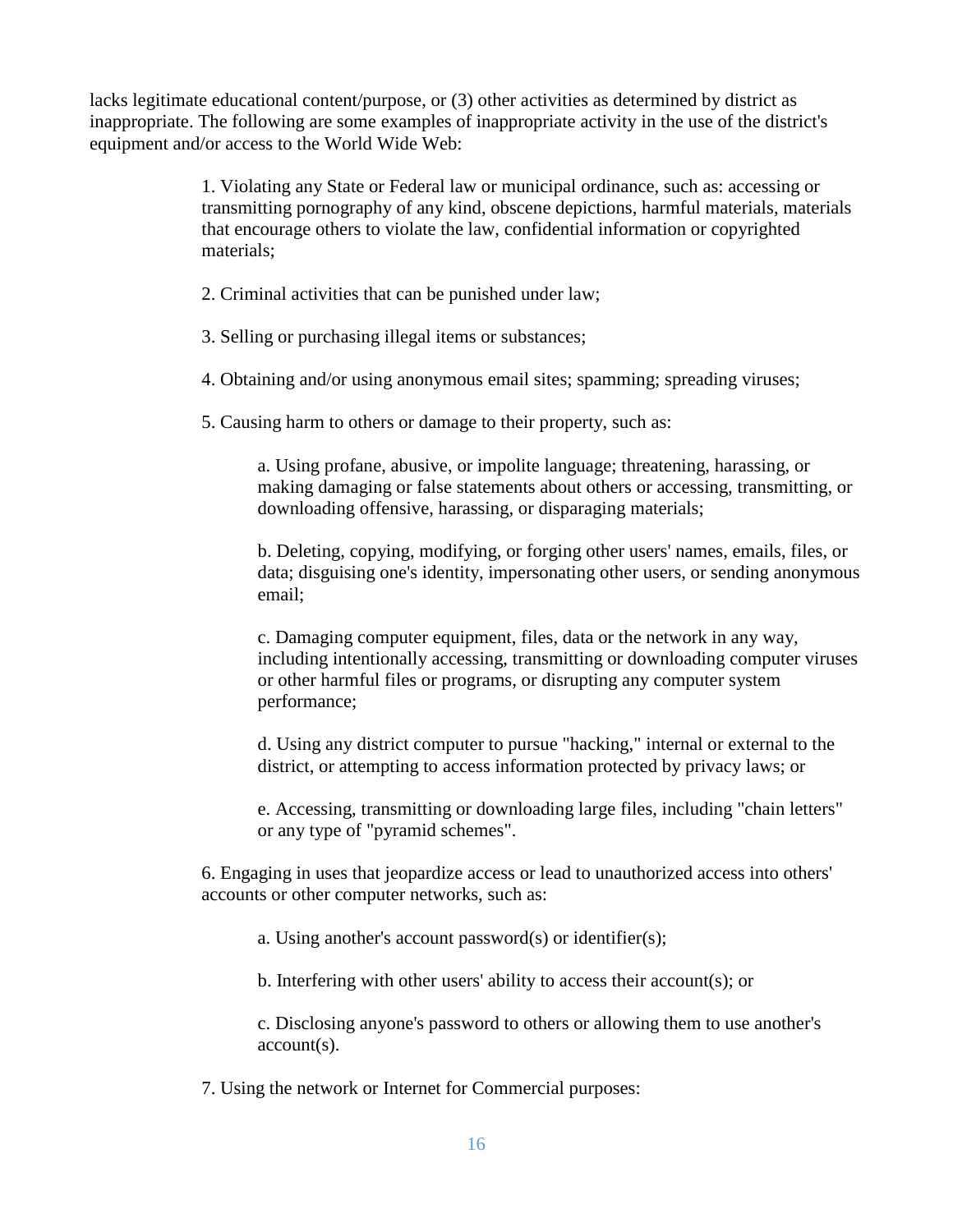a. Using the Internet for personal financial gain;

b. Using the Internet for personal advertising, promotion, or financial gain; or

c. Conducting for-profit business activities and/or engaging in non-government related fundraising or public relations activities such as solicitation for religious purposes, lobbying for personal political purposes.

The Board of Education also provides some students with electronic communications tools including instant messaging (IM), blogging, responding in discussion boards, wikis and other tools deemed educationally appropriate. This Policy governs usage and content standards for IM and applies to all messages on the school district networks and systems at district and school sites, as well as at remote locations, including but not limited to students', homes or other locations.

> • School district users are prohibited from downloading and using personal, consumergrade IM software (AOL Instant Messenger, Yahoo, MSN) to transmit IM via the public Internet. Students who violate this rule are subject to disciplinary action.

• All communications and information transmitted, received, or archived in the school district system belong to the district.

• Users have no reasonable expectation of privacy when using the district's computing system. The Board of Education reserves the right to monitor, access, and disclose all electronic communication.

• Messages must be treated as legitimate records that may be retained and used as evidence in litigation and investigations.

• Users should refrain from causing harm to others and assure that language used in electronic communications is appropriate and non-offensive. The district policy specifically prohibits using profane, abusive, or impolite language; threatening, harassing, or making damaging or false statements about others or accessing, or transmitting offensive, harassing, or disparaging materials;

• Students should refrain from sending jokes, rumors, or gossip. These communications, which often contain objectionable material, are easily misconstrued when communicated electronically.

• District electronic communication systems are for educational use only.

The Board of Education holds that the use of a district account is a privilege, not a right, and misuse will result in the restriction or cancellation of the account. Misuse may also lead to disciplinary and/or legal action for students including suspension, expulsion, or criminal prosecution by government authorities. The Board of Education will attempt to tailor any disciplinary action to the specific issues related to each violation.

The Board of Education makes no guarantees about the quality of the services provided and is not responsible for any claims, losses, damages, costs, or other obligations arising from use of the network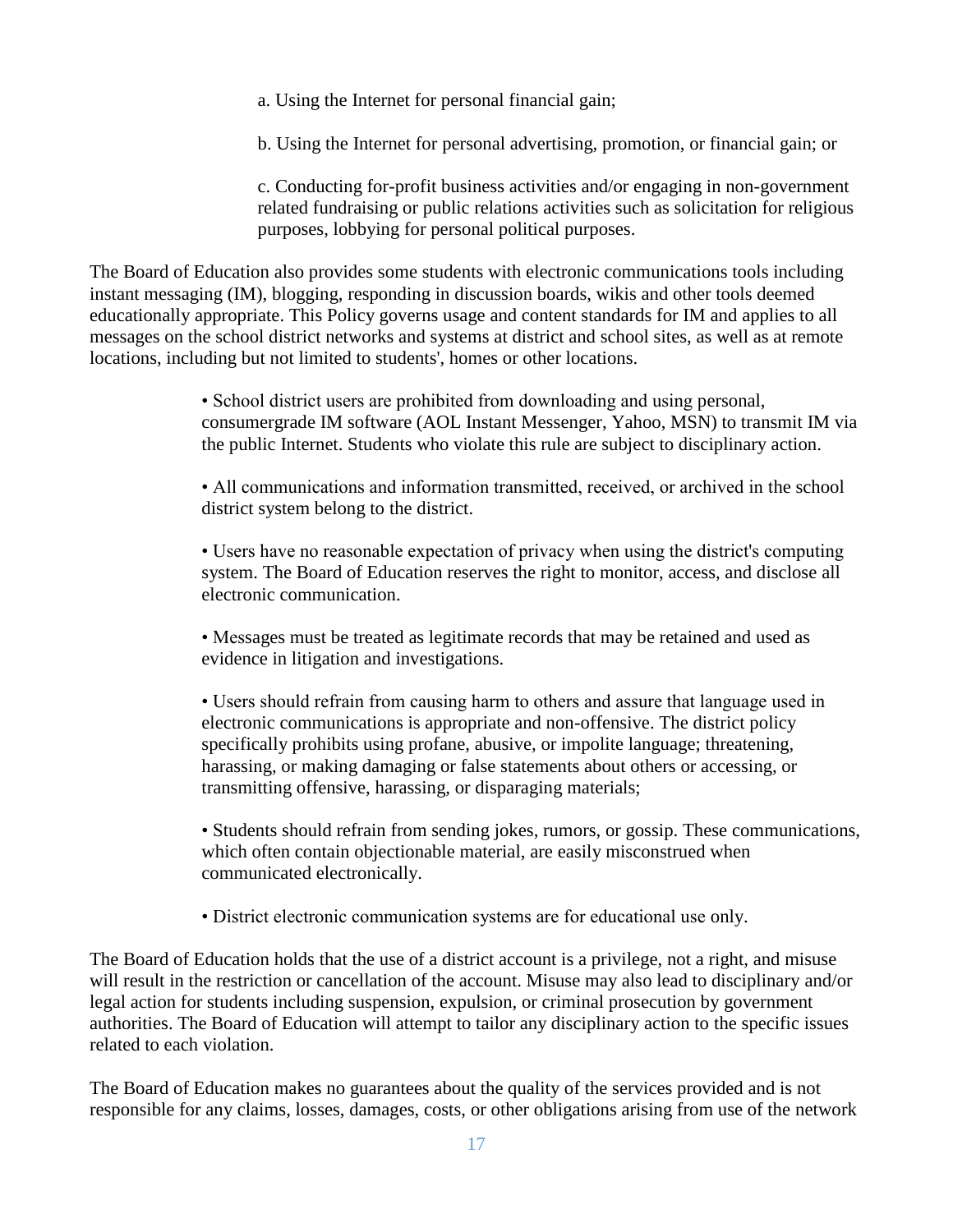or accounts. Any additional charges a user accrues due to the use of the district's network are to be borne by the user. The Board of Education also denies any responsibility for the accuracy or quality of the information obtained through user access. Any statement, accessible on the computer network or the Internet, is understood to be the author's individual point of view and not that of the Piscataway Board of Education, its affiliates, or employees.

N.J.S.A. 2A:38A-3 Federal Communications Commission: Children's Internet Protection Act Federal Communications Commission: Neighborhood Children's Internet Protection Act

Adopted: 12 December 2019